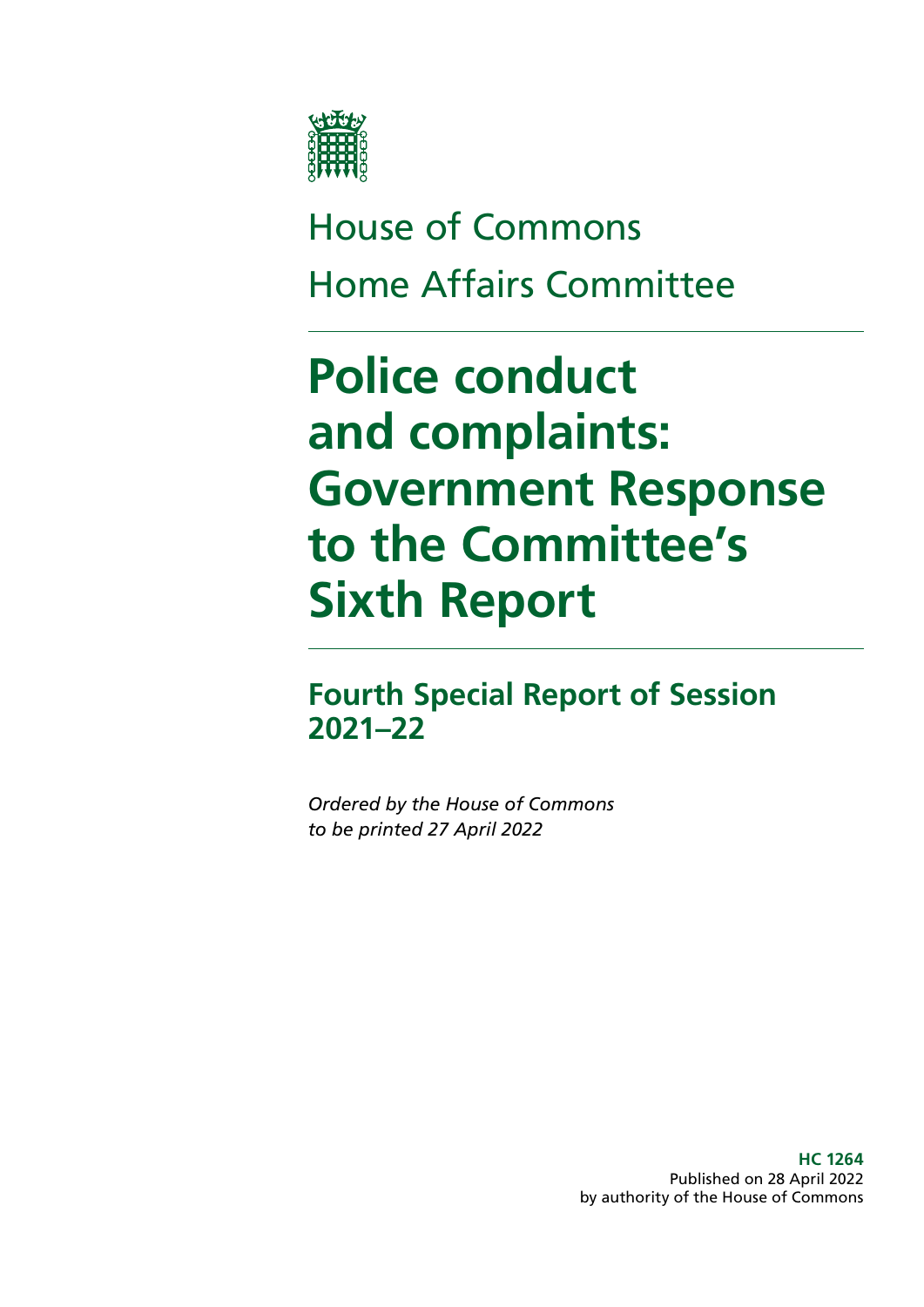# **Home Affairs Committee**

The Home Affairs Committee is appointed by the House of Commons to examine the expenditure, administration, and policy of the Home Office and its associated public bodies.

#### **Current membership**

[Rt Hon Dame Diana Johnson MP](https://members.parliament.uk/member/1533/contact) (*Kingston upon Hull North*) Chair [Rt Hon Diane Abbott MP](https://members.parliament.uk/member/172/contact) (*Labour, Hackney North and Stoke Newington*) [Lee Anderson MP](https://members.parliament.uk/member/4743/contact) (*Conservative, Ashfield*) [Paula Barker MP](https://members.parliament.uk/member/4828/contact) (*Labour, Liverpool, Wavertree*) [Simon Fell MP](https://members.parliament.uk/member/4744/contact) (*Conservative, Barrow and Furness*) [Carolyn Harris MP](https://members.parliament.uk/member/4480/contact) (*Swansea East*) [Adam Holloway MP](https://members.parliament.uk/member/1522/contact) (*Conservative, Gravesham*) [Tim Loughton MP](https://www.parliament.uk/biographies/commons/tim-loughton/114) (*Conservative, East Worthing and Shoreham*) [Stuart C. McDonald MP](https://www.parliament.uk/biographies/commons/stuart-c.-mcdonald/4393) (*Scottish National Party, Cumbernauld, Kilsyth and Kirkintilloch East*) [Gary Sambrook MP](https://members.parliament.uk/member/4760/contact) (*Conservative, Birmingham, Northfield*) [Matt Vickers MP](https://members.parliament.uk/member/4844/contact) (*Conservative, Stockton South*)

The following Members were also Members of the Committee during this Parliament:

[Rt Hon Yvette Cooper MP](https://www.parliament.uk/biographies/commons/yvette-cooper/420) (*Labour, Normanton, Pontefract and Castleford*); [Janet](https://members.parliament.uk/member/4698/contact)  [Daby MP](https://members.parliament.uk/member/4698/contact) (*Labour, Lewisham East*); [James Daly MP](https://members.parliament.uk/member/4854/contact) (*Conservative, Bury North*); [Dehenna Davison MP](https://members.parliament.uk/member/4737/contact) (*Conservative, Bishop Auckland*); [Stephen Doughty MP](https://members.parliament.uk/member/4264/contact) (*Labour (Co-op) Cardiff South and Penarth*); [Ruth Edwards MP](https://members.parliament.uk/member/4808/contact) (*Conservative, Rushcliffe*); [Laura Farris MP](https://members.parliament.uk/member/4826/contact) (*Conservative, Newbury*); [Andrew Gwynne MP](https://members.parliament.uk/member/1506/contact) (*Labour, Denton and Reddish*); [Holly Lynch MP](https://members.parliament.uk/member/4472/contact) (*Labour, Halifax*)

#### **Powers**

The Committee is one of the departmental select committees, the powers of which are set out in House of Commons Standing Orders, principally in SO No 152. These are available on the internet via [www.parliament.uk.](https://www.parliament.uk/)

#### **Publications**

© Parliamentary Copyright House of Commons 2021. This publication may be reproduced under the terms of the Open Parliament Licence, which is published at [www.parliament.uk/copyright](https://www.parliament.uk/site-information/copyright-parliament/).

Committee reports are published on the Committee's website at [www.parliament.uk/homeaffairscom](https://www.parliament.uk/business/committees/committees-a-z/commons-select/home-affairs-committee/) and in print by Order of the House.

Evidence relating to this report is published on the [inquiry publications page](https://committees.parliament.uk/work/495/police-conduct-and-complaints/publications/) of the Committee's website.

#### **Committee staff**

The current staff of the Committee are Elektra Garvie-Adams (Second Clerk), Kate Johal (Committee Specialist), Jennifer McCormick (Committee Operations Officer), Niamh McEvoy (Committee Specialist), Penny McLean (Committee Specialist), George Perry (Senior Media and Communications Officer), Paul Simpkin (Committee Operations Manager), David Weir (Clerk), Stephanie Woodrow (Committee Specialist).

You can follow the Committee on Twitter using [@CommonsHomeAffs.](https://twitter.com/CommonsHomeAffs)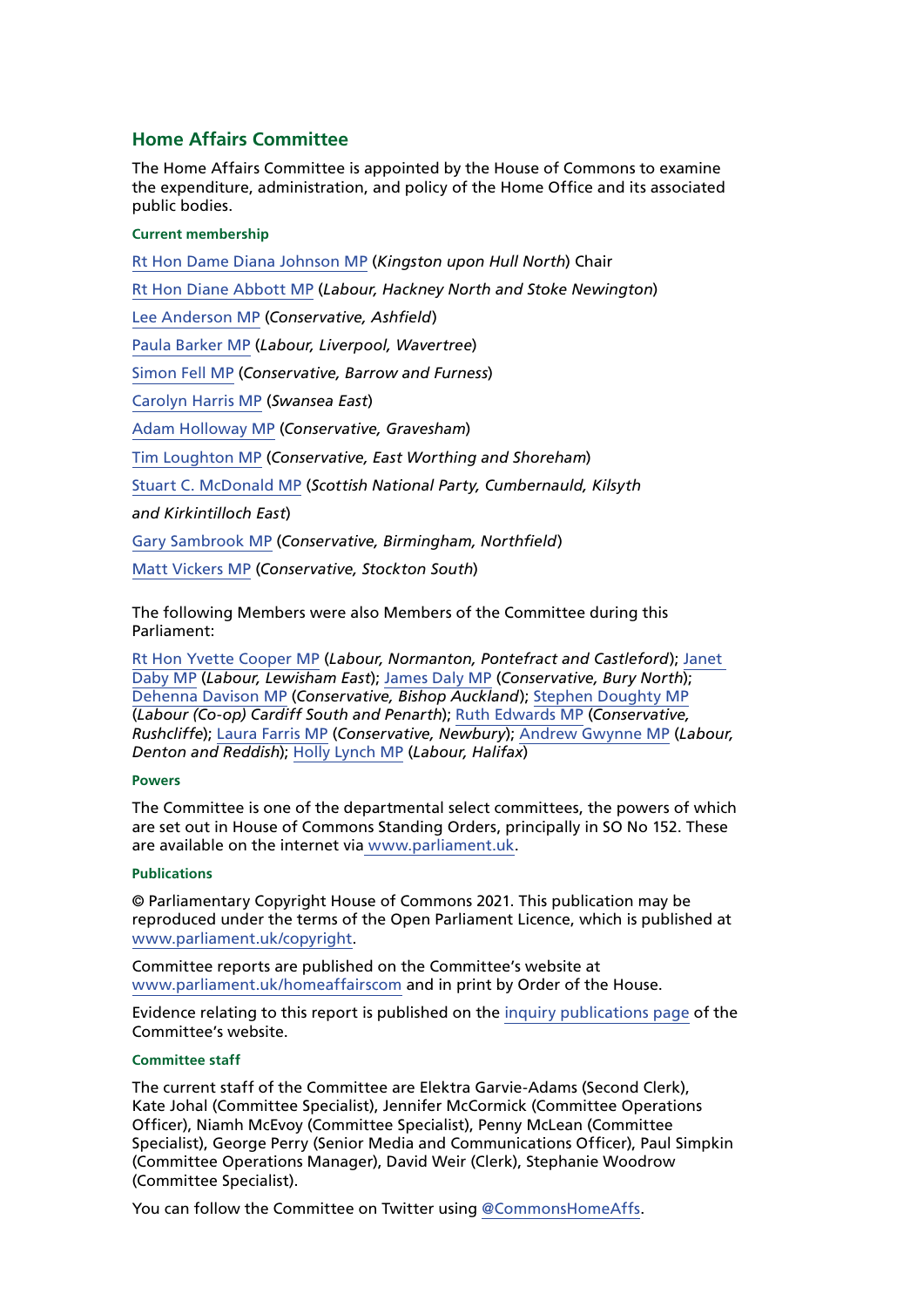# Fourth Special Report

The Home Affairs Committee published its Sixth Report of Session 2021–22, [Police](https://publications.parliament.uk/pa/cm5802/cmselect/cmhaff/140/summary.html) [conduct and complaints](https://publications.parliament.uk/pa/cm5802/cmselect/cmhaff/140/summary.html) (HC 140), on 1 March 2022. The Government's response was received on 13 April 2022 and is appended to this report.

In the Government response the Committee's recommendations are shown in **bold** *italic* type; the Government's response is shown in plain type.

# Appendix: Government Response

# **Introduction**

This is the Government's response to the Home Affairs Committee report, 'Police Conducts and Complaints' published 1 March 2022. The report made a total of 13 recommendations, including the following:

- That the Government review how IOPC; HIMCFRS and Coroner's learning recommendations to police forces and others are reported to the public in a joined-up way, co-ordinated and published centrally.
- That the Government review bi-annually how well PCCs are holding their forces to account for implementing them.
- That the Government appoint an independent chair alongside the director general of the IOPC as a matter of urgency.
- That the Government make an early assessment of PCC involvement in police complaints system.

# **Overview**

The Government notes the Committee's positive comments on the February 2020 reforms to the police conduct and complaints system, and is pleased that the Committee welcomes the reforms that "ensure the delays to investigations are minimised", and that they "welcome the super-complaints process" and are 'encouraged by the Home Office's pledge' to review the designated bodies to include a broader range of organisations. It is also positive that the Committee recognises the "significant strides" made by the IOPC since 2018.

The Government also notes the Committee's concerns that, based on some of the evidence it has seen and heard, the work of "providing—and demonstrably providing—a fair, open and, above all, fully trusted mechanism to deal with misconduct remains, as yet unfinished". The Government agrees that improving the police complaints and discipline systems is an ongoing process and notes the findings on recent high-profile police conduct cases. The Home Secretary has recently set up the Angiolini Inquiry into matters arising from the murder of Sarah Everard and it is intended that this will look at the wider cultural issues affecting policing as part two of that inquiry.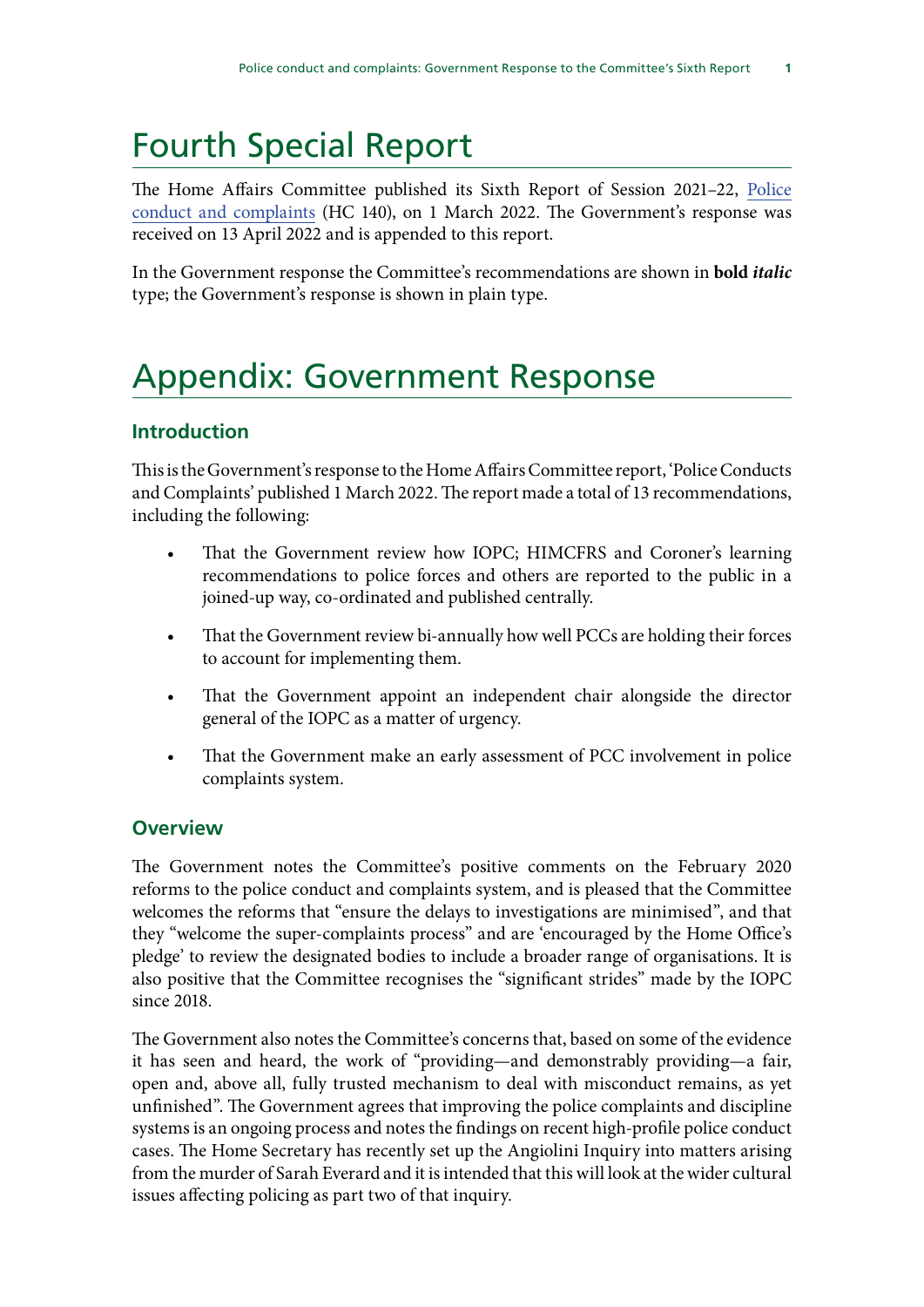The Government is also grateful to the Committee for their consideration of the police complaints and discipline systems. Our responses to the recommendations and suggestions aimed at central Government, its arms' length bodies, such as the Independent Office for Police Conduct (IOPC), and policing partners are set out below. For ease, these have been numbered in line with the Conclusions and Recommendations section of the Committee's report itself (from page 46 onwards).

# **Structure and operation of the police complaints process**

# *Recommendation 1 (paragraph 6, page 47)*

*It has been argued that uniting the roles of chair and director general of the IOPC aids clearer decision-making and action. We disagree. This is not normal practice and it detracts from the ability properly to scrutinise the executive action of the IOPC and to hold it to proper account. We recommend that the Government appoint an independent chair alongside the director general of the IOPC as a matter of urgency to restore the usual checks and balances.* (Paragraph 54)

#### **Government Response**

The Independent Office for Police Conduct (IOPC) was launched following reforms to the Independent Police Complaints Commission (IPCC) in 2018. The decision to combine the role of the Director General (DG) and Chair of the unitary board of the reformed organisation reflected the recommendation in the independent governance review conducted by Sheila Drew Smith in 2015<sup>1</sup>. The aim of having a single role was to demonstrate the independence of decision-making to enhance public and police confidence, and to maintain a single line of decision making. This was the role to which Michael Lockwood was appointed in January 2018. Scrutiny of and support for the DG is provided by the unitary board, on which, the non-executive directors must be in a majority and there is a senior independent non-executive director.

The Home Secretary announced last year that she was bringing forward the first periodic review of the IOPC. Such reviews of the Government's arms' length bodies typically consider the effectiveness of an organisation and its fitness for purpose. We agree that the existing governance structure, including this specific recommendation from the Committee, should be looked at as part of this review. We expect this to start early in 2022/23.

# *Recommendation 2 (paragraph 7, page 47)*

*We urge the Government to consider police complaints as part of the review of the PCC model currently under way and to make an early assessment of PCC involvement in the police complaints system.* (Paragraph 62)

#### **Government Response**

The Government's review of the PCC model has looked a wide range of issues including public confidence and how PCCs are held to account themselves. The PCCs' review (Parts

Drew Smith, S. (2015) An independent review of the governance arrangements of the Independent Police [Complaints Commission.](https://assets.publishing.service.gov.uk/government/uploads/system/uploads/attachment_data/file/486702/20151215-Independent_review_of_IPCC_governance-WEB-UK_O.pdf)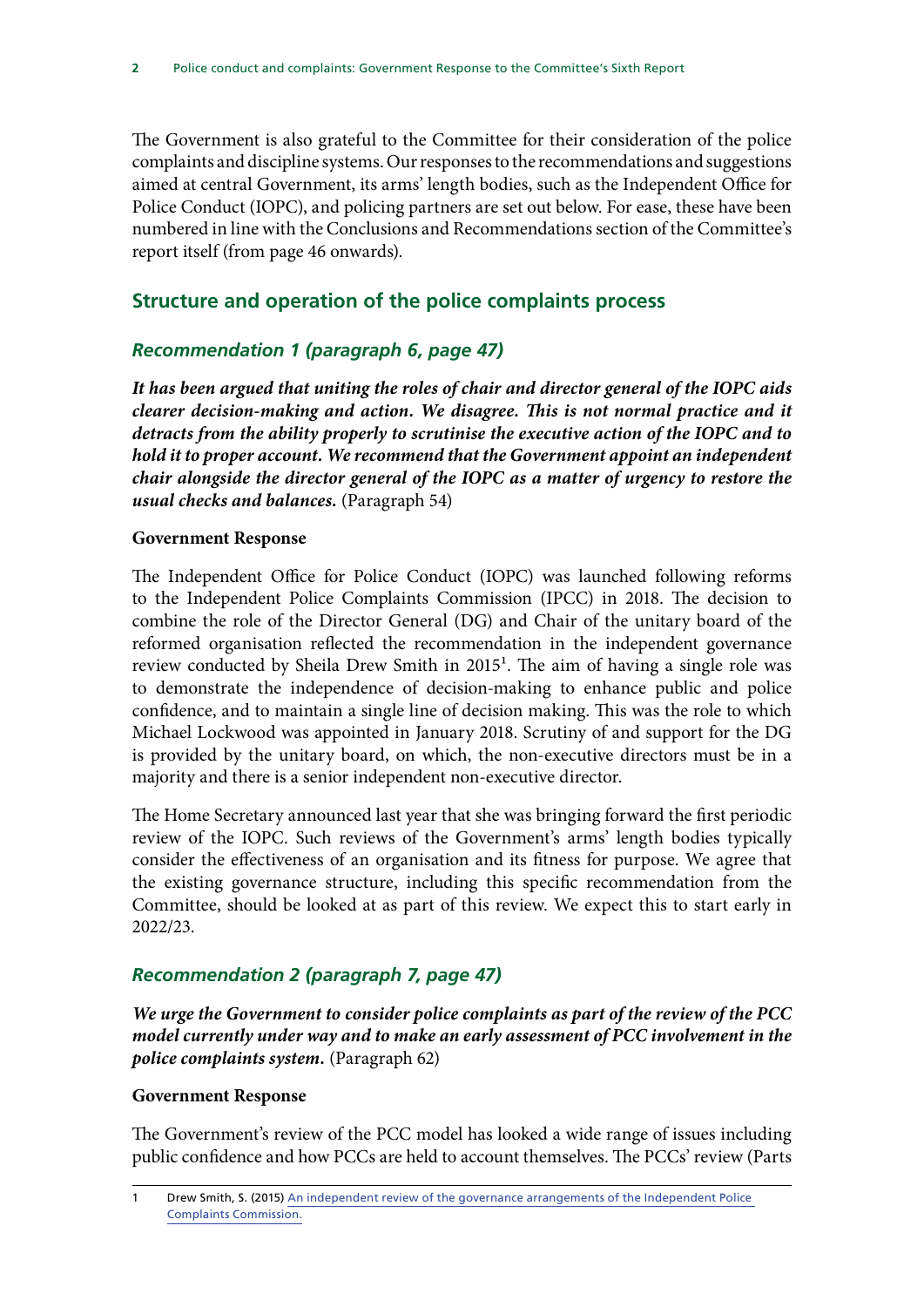1 and 2) had clear terms and reference and concluded their work before the Committee published this report on police conduct and complaints. The Home Secretary announced the findings of Part 2 (via a Written Ministerial Statement) on 16 March 2022. So, we cannot now agree to the Committee's recommendation.

However, the Government will in due course, make an assessment of the impact of the reforms to police complaints implemented in February 2020. This will include consideration of the enhanced role for PCCs that the complaints reforms provided for.

#### *Recommendation 3 (paragraph 10, page 47)*

*We urge the Government to fund PCCs adequately to take on Models 2 or 3 as a minimum requirement in their complaint-handling roles. This will provide PCCs the opportunity to work more closely with their forces, for example, to record and systematically monitor the root causes of complaints and recurrent issues that affect their communities disproportionately and how their forces resolve those issues. This depth and consistency of monitoring is required to achieve a national understanding of where fault lines exist in the complaints systems of the 43 police forces of England and Wales so that longstanding issues may be tackled.* (Paragraph 64)

#### **Government Response**

The Government has demonstrated its commitment to supporting the police and policing bodies, including PCCs, and providing them with the resources they need to fight crime and keep the public safe. That is why for 2022/23, the Government has published a total police funding settlement of up to £16.9 billion; an increase of up to £1.1 billion when compared to 2021/22.

Assuming full take up of precept flexibility, overall police funding available to PCCs will increase by up to £796 million (5.8% in cash terms) next year. This includes an additional £550 million, including funding to deliver the final 8,000 additional officers and up to an additional £246 million from the proposed council tax precept flexibility.

PCCs and Mayors with PCC functions have a vital role in ensuring public confidence in local policing in their areas. Ensuring a robust complaints system is clearly key to ensuring public confidence. Whilst the funding settlement is decided centrally, it is for these directly elected local policing bodies in conjunction with their Chief Constables to make the operational decisions on how to allocate their resources based on local knowledge, local priorities and experience. We do not intend to prescribe how specific funding allocations should be spent or how local decisions should be taken. Anecdotal evidence suggests that, in deciding which model to originally adopt, factors such as supportive communications, election timings and resources will have influenced PCCs' thinking. The APCC have facilitated events with PCCs since the May 2021 PCC elections to explore whether there are further areas where PCCs might wish to expand on their complaint functions. The APCC further notes that these events have included input from the IOPC and the College of Policing to review the recurring and developing themes which are arising, and both the College of Policing and IOPC have committed to looking in detail at the systemic issues.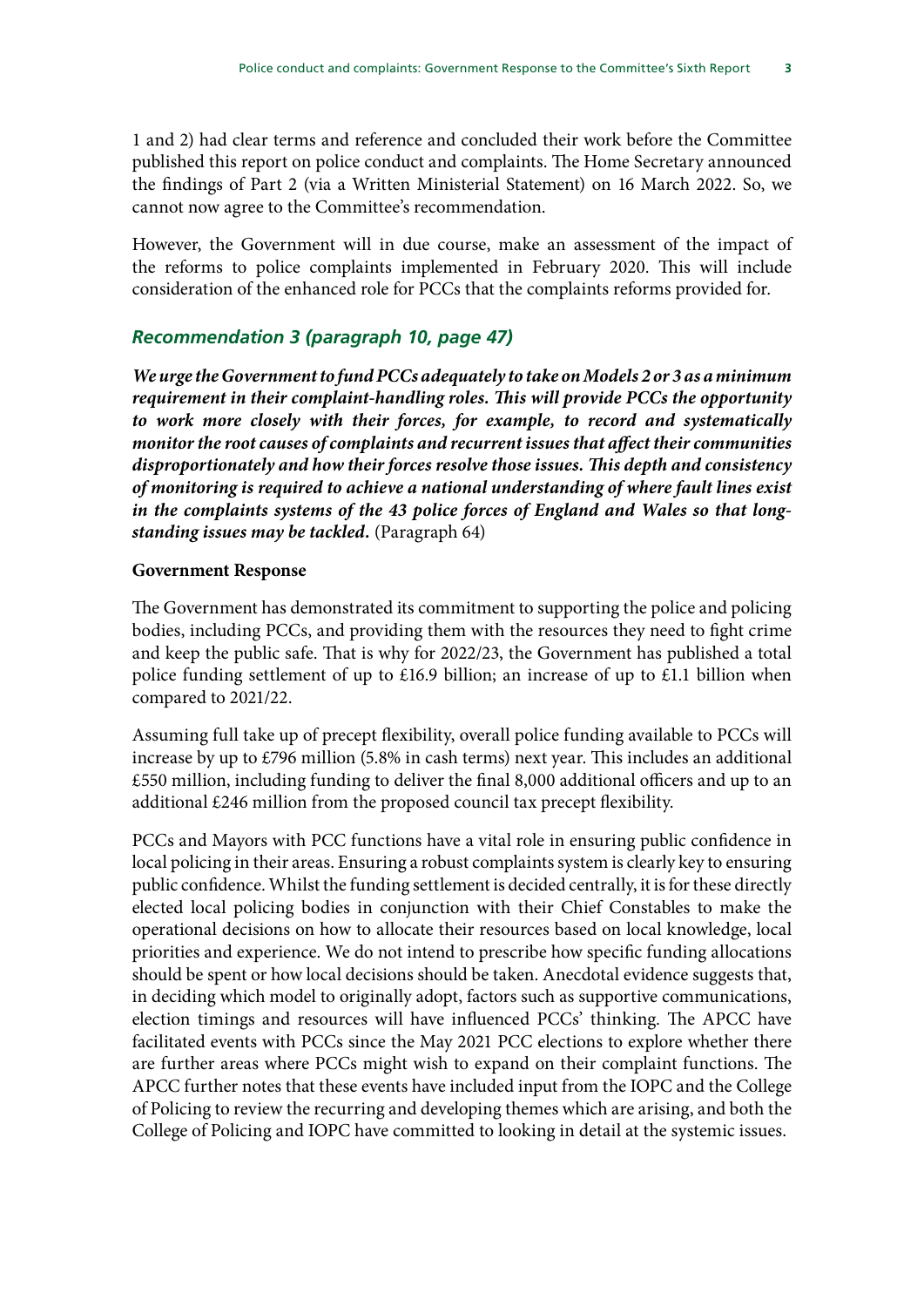The fact that several PCCs have already adopted models 2 and 3 since the reforms were implemented in February 2020 would indicate that PCC's do have the capacity within their existing budgets to exercise these choices.

# **Police forces and the discipline system**

## *Recommendation 4 (paragraph 12, page 48)*

*The police complaints system needs to be simpler and more transparent. We welcome IOPC statutory guidance which encourages forces to use accessible language and formats to explain the system, but it is not evident that all forces are yet doing this. All key stakeholders in the policing sphere (IOPC, NPCC, forces, CoP and the CPS) should*  be required to publish plain language versions of the systems, available in different *languages and accessible formats. These should be made available online and in print.* (Paragraph 81)

#### **Government Response**

The Government agrees that there is a need to ensure the police complaints system, and those bodies that interact with it, are transparent and accessible and that efforts are made to produce plain language and translated versions. The IOPC, the police, the College of Policing and the Crown Prosecution Service take their decisions and operate independently of the Government, and we are not minded to prescribe formats and requirements in law at this stage over and above the existing legislative framework on equality and language. The Home Office has been working with key stakeholders to obtain a better understanding of what work is already underway to meet these standards and will keep this recommendation under review.

For example, the Government, like the Committee, welcomes the work the IOPC have done to encourage forces to use accessible language and formats. The IOPC has translated general information published on their website into the 10 most regularly requested languages, in addition to English and Welsh. They also provide information in Easy Read, Braille, audio and large print formats, and on a British Sign Language DVD, and have produced a Young Person's Guide to the police complaints system in conjunction with their Youth Panel. Further work will be conducted to explore the potential for broadening accessibility through digital channels. The IOPC intends to revise their website this year, to include additional accessible content.

At current, the College of Policing are keen to assist with ensuring the police complaints system is clear an accessible for all and have provided a link to the IOPC website from their own, where clear guidance in everyday, accessible formats are provided.

The CPS Complaints Handling Standard already sets out an obligation for them to provide a service which complies with the principles of effective complaints handling. Their published Feedback and Complaints Policy is written clearly and in language which is easy to understand. The Policy is available on their website in both Welsh and English and can be provided in alternative formats where necessary.

As a collaboration body, which brings police forces in the UK together to help policing coordinate operations, reform, improve and provide value for money, the NPCC has a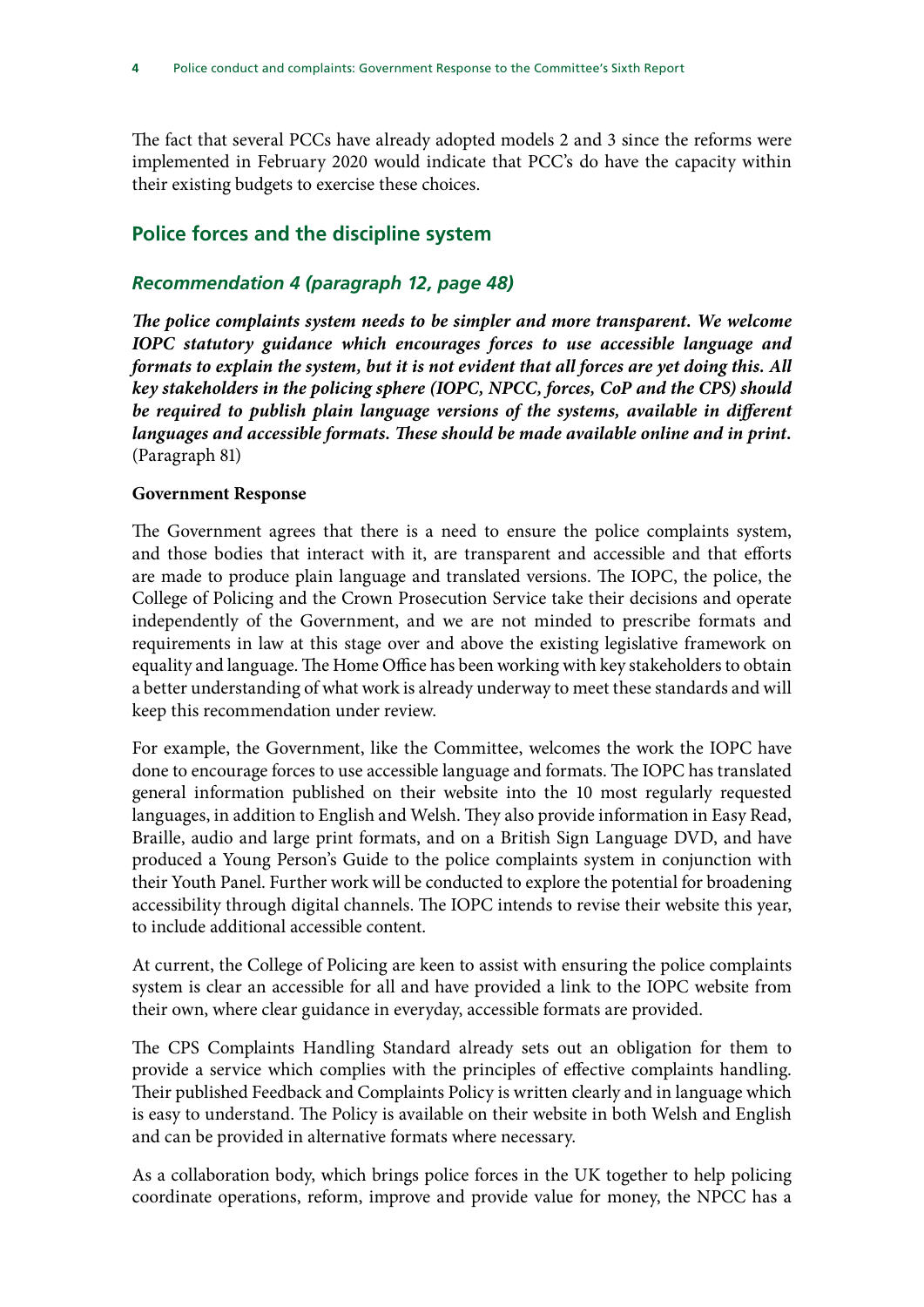less public facing role than statutory independent bodies such as the IOPC and the CPS. The NPCC has a user-friendly website with signposts on how to get further information. Additionally, the NPCC Complaints and Misconduct portfolio is currently working with the NPCC Single Online project team in development of an easily accessible and understood public complaint's portal that is consistent across the 43 police forces of England and Wales.

#### *Recommendation 5 (paragraph 13, page 48)*

*More than six months on from its publication, the Home Office has not yet responded to our report on Macpherson and has given no indication of when it will respond. We urge the Home Secretary to respond to that Report.* (Paragraph 92)

#### **Government Response**

The 1999 Macpherson Report left an indelible mark on policing following the terrible murder of Stephen Lawrence. Over the past two decades, since the report's publication, significant progress has been made to address Sir William Macpherson's findings. The way the police approach racist crimes has also changed beyond recognition since the murder of Stephen Lawrence in 1993.

Over the past few years, this Government has built on that progress. Police accountability has been strengthened with reforms introduced to the police discipline and complaints systems in 2020. Significant improvements have been made to Home Office data collections to enable greater scrutiny of police activity by ethnic group. Most significantly, the Government has made attracting more officers from a wide range of ethnic and socioeconomic backgrounds a core ambition of its drive to recruit an extra 20,000 officers. We also recognise that across England and Wales, police officers and staff work hard each day to deliver fairness in policing to support ethnic minority victims of crime, to tackle hate crime and ultimately keep our communities safe.

The Home Office welcomes the Home Affairs Committee's inquiry and subsequent report, 'The MacPherson Report: twenty-two years on'. The recent events in policing continue to highlight how essential the issues raised in the report are.

The independent Commission on Race and Ethnic Disparities (CRED) report last year made a number of recommendations in relation to crime and policing, including improving trust and confidence by strengthening the systems of scrutiny, accountability and transparency. Both reports made recommendations on the same issues, including recruitment and the use of police powers.

The Home Office wishes to respond to the Home Affairs Committee with a full and detailed account, including a series of measures that translate into concrete action. In doing so, we allowed for the Inclusive Britain Action Plan to be published on the 17 March 2022 so that we could outline and build upon the action in this space as part of our response.

We are regretful that this has meant our response to the Home Affairs Committee has taken longer than we would normally expect.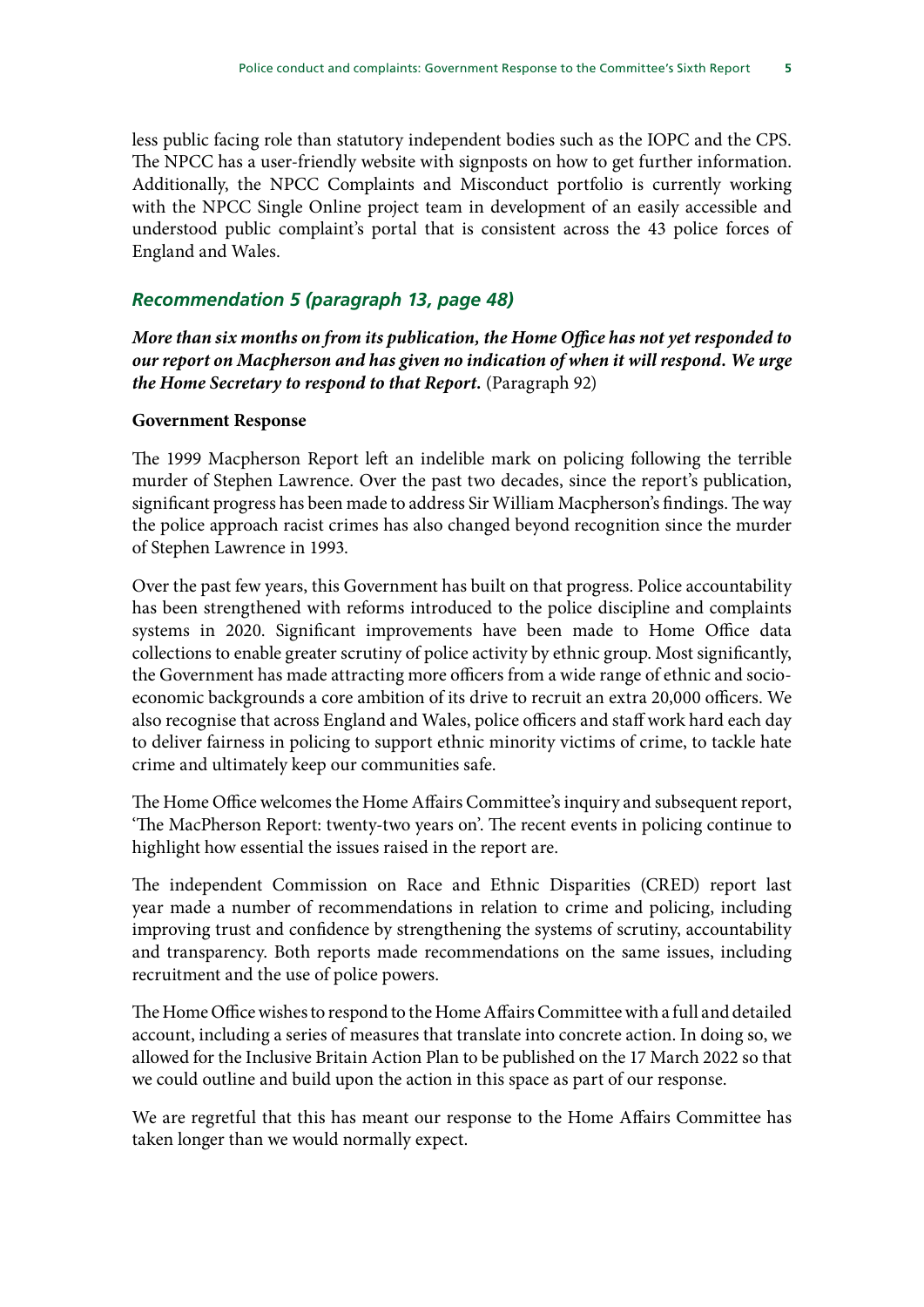The Home Office remains dedicated to doing everything in its power to build trust in policing across all communities. Any delay to our response to the Committee is not due to a lack of action in Government. The Home Office intends to respond to the Committee on The MacPherson Report: twenty-two years on, in May.

## *Recommendation 6 (paragraph 15, page 48)*

PSDs should be properly resourced to ensure complaint and conduct matters are *handled to a high standard and in a timely manner. We repeat the recommendations made in our Macpherson report to address urgently the disparity in BME staffing in PSDs.* (Paragraph 97)

#### **Government Response**

The Home Office and the NPCC recognise the risk of a lack of appropriate representation within a number of PSDs and we must not be complacent. Whilst this is not an issue unique to PSDs, the role these departments play in instilling public and staff confidence, changing the culture and maintaining standards across forces means that it is crucial that they work to be truly representative of the workforce.

The Home Office will respond to the recommendations made in the Committee's Macpherson report and will outline the urgent actions the government, and policing partners, have and are taking on disparity in ethnic minority staffing in PSDs.

# *Recommendation 7 (paragraph 17, page 48)*

# *The available statutory and regulatory frameworks must be used by forces and the IOPC to obtain fair, transparent and appropriate sanctions against officers.* (Paragraph 98)

#### **Government Response**

The Government strengthened the complaints and discipline systems in February 2020, introducing integrity reforms to improve transparency, accountability and proportionality. The Government welcomes further improvements to the timeliness of, and cooperation within, police misconduct cases—during both the investigative and post-investigative stages.

These reforms included a new statutory duty of cooperation for police officers. This duty provides clarity on the level of cooperation required by an officer where they are a witness in an investigation, inquiry, or other formal proceedings. The responsibility is to participate openly and professionally as a witness in a variety of circumstances, including where the officer is a witness in an investigation into other officers' misconduct, be that an investigation by the IOPC or by the force itself. The Government is reluctant to dilute the existing measures in place to compel officers to cooperate. Nonetheless, the Home Office will continue to assess the impact of this existing duty on police co-operation with inquiries and investigations, and the Home Secretary will set out her conclusions on a specific duty of candour for the police later this year in response to the reports of Bishop James Jones on the experiences of Hillsborough families', and of the Daniel Morgan Independent Panel. We are also working closely with the College of Policing as part of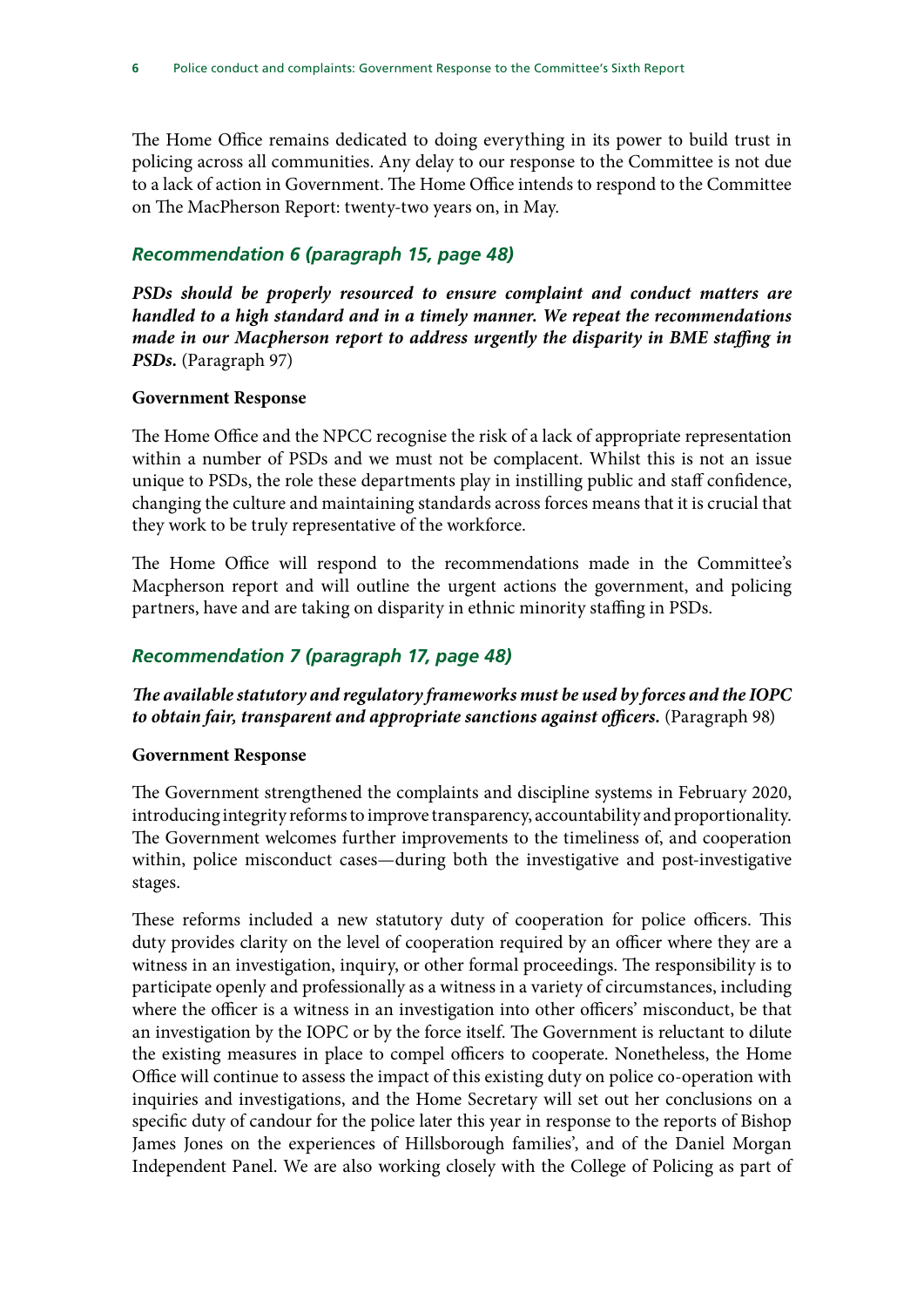their review of the Code of Ethics, to ensure that candour is explicitly referenced. This work also includes how we can ensure that the Code has the necessary impact on officers and how it can provide confidence to the public in terms of officer behaviour.

The reforms also introduced a 12-month trigger to improve timeliness of misconduct and complaints and other investigations. This is a requirement for the investigating body —whether the Independent Office for Police Conduct (IOPC) or a police force's own Professional Standards Department (PSD)—to provide a written explanation for any delays, the planned steps to bring the investigation to a conclusion and the estimated completion date. Additional powers were also granted to the legally qualified chairs of misconduct hearings, allowing them to hold pre-hearings to improve case management. This means that issues including disclosure, witnesses or preliminary legal arguments can be dealt with in a much timelier manner. In addition, the reforms also stripped out some of the bureaucracy, so that now, for example, in cases where it has investigated or directed an investigation, the IOPC makes the decision to refer a case to disciplinary proceedings rather than making a recommendation to the force in the first instance. Under the new review process, the IOPC has scope to consider whether decisions made by police forces on locally investigated complaints cases were appropriate. The IOPC can use its powers to recommend disciplinary action is instituted or changed or to recommend referral to the CPS. The IOPC has pointed out that this review function adds value to the complaints system as a whole.

Since 2020, the Home Office has extended the scope of its data collection to include a range of timeliness measures, which will help target the root causes of delays in the processes beyond the length of an actual investigation. The first tranche of this data will be published as part of a standalone misconduct statistics publication in the coming months. The IOPC has also been working alongside the CPS to agree ways on improving post investigative timeliness.

The Government agrees that it is crucial that both officers are held accountable, where they are found to have committed misconduct. But it is important that sanctions *only* follow where an officer has been found to have committed misconduct or gross misconduct after a fair process of disciplinary proceedings. The Independent Office for Police Conduct (IOPC) plays a central role in investigating the most serious and sensitive allegations. Where it has investigated a matter, the IOPC must decide whether the officer has a case to answer for misconduct or gross misconduct and, if so, whether to refer the matter to disciplinary proceedings. The Government introduced new powers in 2020, so that the IOPC can also now present at a misconduct hearing, where it has investigated a case or where the force has undertaken an investigation directed by the IOPC in certain circumstances, including where it is in the public interest or where there is disagreement with the force over the decision to refer a case to proceedings.

However, decisions on whether an officer has committed gross misconduct and, if so, what sanction to apply, are ones entirely for misconduct panels led by independent legally qualified chairs (not for the IOPC). Since 2020, panels also now have the option of reducing an officer in rank, where they are found to have committed gross misconduct. The reforms also gave greater powers to LQCs to hold pre-hearings, for more effective case management and enabling issues around disclosure, witnesses and legal arguments to be dealt with early-on. The College of Policing issues guidance to those chairing misconduct proceedings ('*Guidance on outcomes in police misconduct proceedings*') to support decision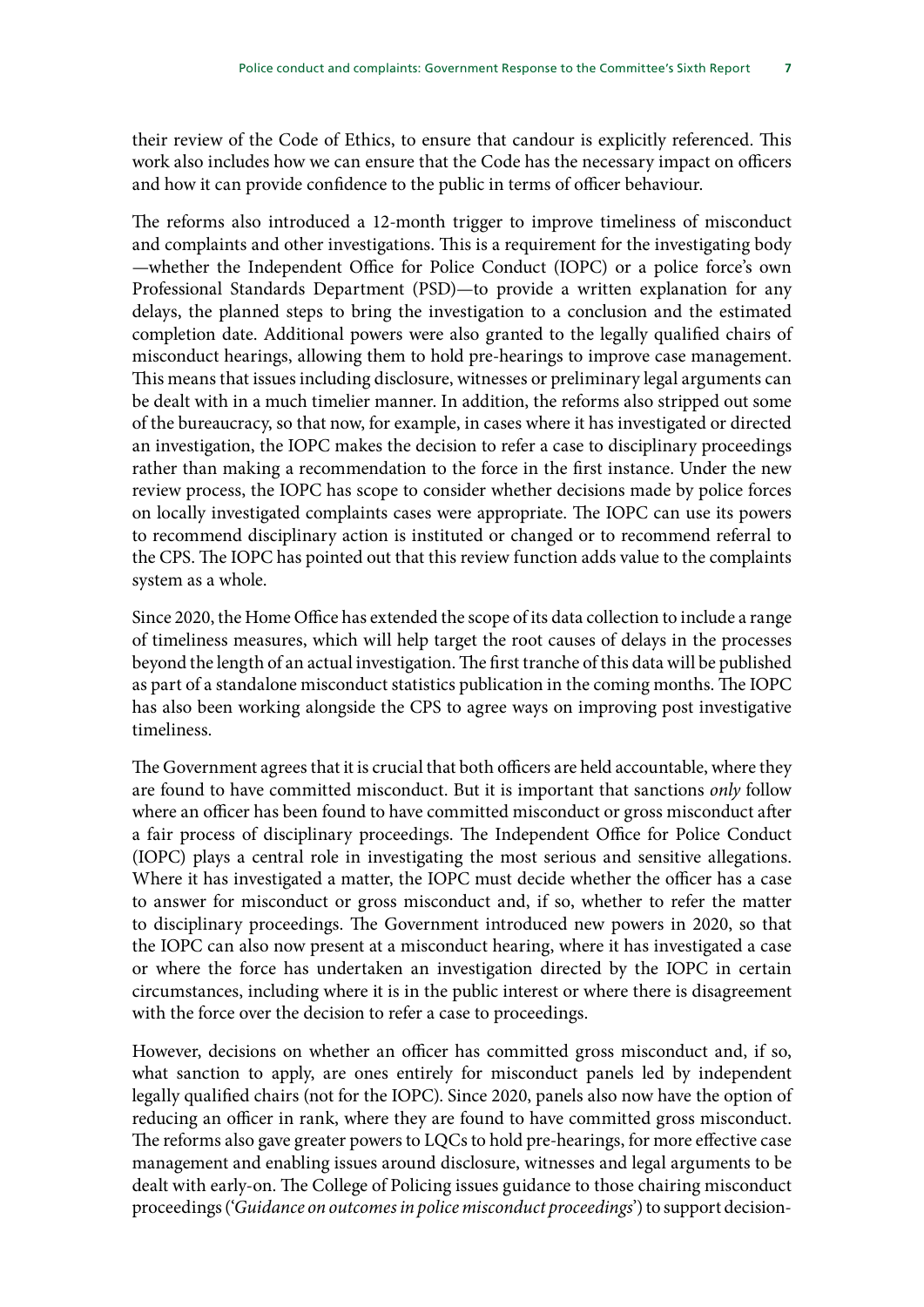making when assessing the seriousness of an officer's conduct. This guidance is currently under review and a new version will be published in the near future. This new iteration has been adapted to ensure the intent of the reformed police disciplinary system is delivered so that sub-optimal behaviour is dealt with through reflective practice, whilst appropriate sanctions are delivered where serious and gross misconduct is found. The latest guidance ensures that those chairing disciplinary proceedings are signposted to the seriousness of key threat areas such as of abuse of position for sexual purpose and breaches of the standards of professional behaviour relating to Violent Against Women and Girls. It is also important that there are provisions in place to ensure that officers who have retired or resigned can continue to be held accountable. That is why the Government introduced legislation in 2017, providing for disciplinary proceedings to be brought against former officers, in certain circumstances.

The Government agrees that transparency in the discipline system is key to maintaining public confidence. That is why there is a presumption that misconduct hearings are held in public. Whilst there are occasions where hearings will legitimately need to be held in private—or certain information withheld—in 2019/20, 87% of those chaired by legally qualified chairs were held in public. The Minister of State for Crime, Policing and Probation recently wrote to all Chief Constables and the President of the National Association of Legally Qualified (NALQC) highlighting the importance of transparency in the discipline system and urging them to be as open and transparent with their decision-making as possible.

# **The IOPC complaints system**

# *Recommendation 8 (paragraph 20, page 49)*

*A culture needs to be created within police forces—established by and led from the top that requires rapid, open and non-defensive response to complaints about conduct, both to deal with misconduct where it arises and to clear the names and reputations of officers who have not transgressed.* (Paragraph 116).

#### **Government Response**

The Government agrees that further work needs to be done to encourage cultural change within policing. The Home Secretary has already established the independent Angiolini Inquiry. Part two of that inquiry is expected to focus on policing culture more broadly. The Home Secretary has also tasked the police inspectorate with examining issues of conduct and culture in policing. A cultural change in policing is supported by the wider sector—including staff associations. This includes the introduction of Reflective Practice in the 2020 integrity reforms, which encourages the movement away from a 'blame culture' within policing and enables wider focus on learning and reflection under local line management support.

The Home Office is due to release its new experimental police misconduct statistics in May. The new statistics will offer the Home Office an opportunity to analyse the emphasis forces are putting on learning and reflection following the complaints and disciplinary reforms introduced in February 2020. They will also provide a more comprehensive look at the data on the end-to-end timeliness within the disciplinary system, an analysis which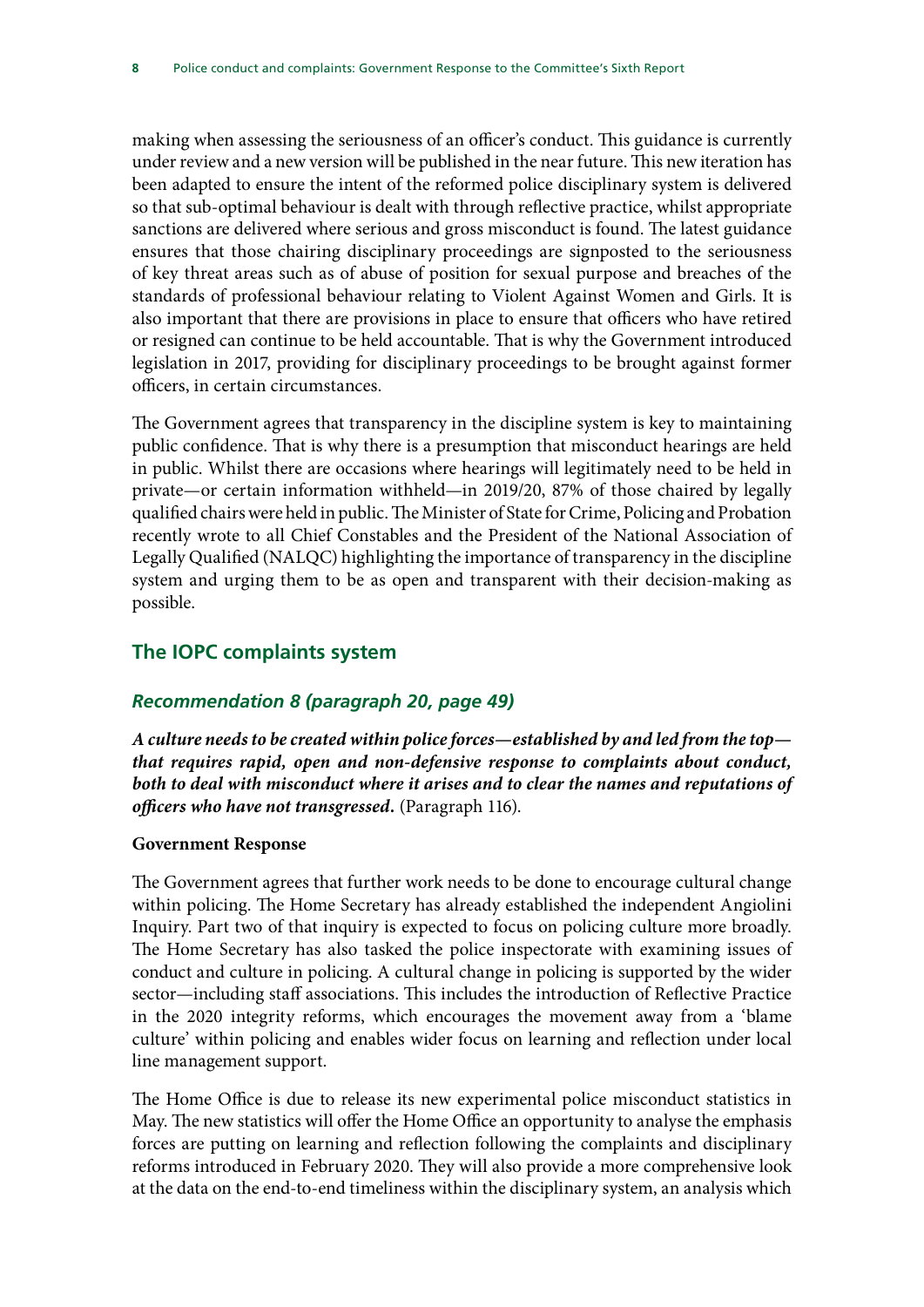would be welcomed by the IOPC. The statistics will provide a tangible base to help push culture change in policing where needed. The Home Office acknowledges that, to succeed, this must be driven by senior leaders and staff associations.

These statistics will include data on the use of reflective practice, and other learning outcomes by forces, since it was introduced in February 2020. Reflective practice supports a culture change in policing, moving away from a punitive process of handling complaints and conduct allegations, towards one where allegations which do not amount to serious misconduct are dealt with quickly and effectively by line managers. The process ensures that officers are truly reflective of their actions and ensures that there is an appropriate plan in place for them to learn and improve. This requires openness on the officer's part and provides a more appropriate response to members of the public who have raised complaints with the police.

The College of Policing is currently reviewing the Code of Ethics. The review work will produce a Code of Practice which will require Chief Officers to promote a culture of openness and accountability and to tackle individual and organisational defensiveness. It will require Chiefs to support and embed ethical decision making and encourage those working in policing to display the expected level of professional behaviour. The Code of Practice will also set out expectations of forces to have the skills and capacity to carry out effective and timely investigations, and to learn from mistakes.

The Code of Ethics review will also support those working in policing to understand what professional behaviour looks like and the expectations placed upon them. This will be through developing a clear set of policing principles to provide a strong and ethical framework for professional decision making and guidance on professional behaviour.

We expect to take forward further work in relation to police standards and culture following the conclusion of the Angiolini Inquiry.

#### *Recommendation 9 (paragraph 21, page 49)*

*The IOPC must use its powers effectively to minimise delays to investigations at an early stage of the process. It should proactively call to account those responsible for delays or who refuse to co-operate with investigations. Police forces, individual officers and their representative organisations must also take more responsibility for rooting out*  bad behaviour and lifting the cloud of complaint against officers who have done their *exceptionally difficult job properly.* (Paragraph 117)

#### **Government Response**

The Government notes that the IOPC has made good progress in minimising delays to investigations but agrees that there is more that the IOPC can do to ensure their powers are used most effectively. The IOPC has already revised the guidance for police witnesses in their investigations, to make clear their expectations, how they will evidence noncooperation and the consequences should officers continue not to cooperate.

The IOPC has expressed disappointment with the stance taken by the Police Federation, but looks forward to working with police forces and representative organisations to improve co-operation further with investigations carried out by the IOPC or PSDs. The IOPC further agrees that more work could be done in relation to the end-to-end system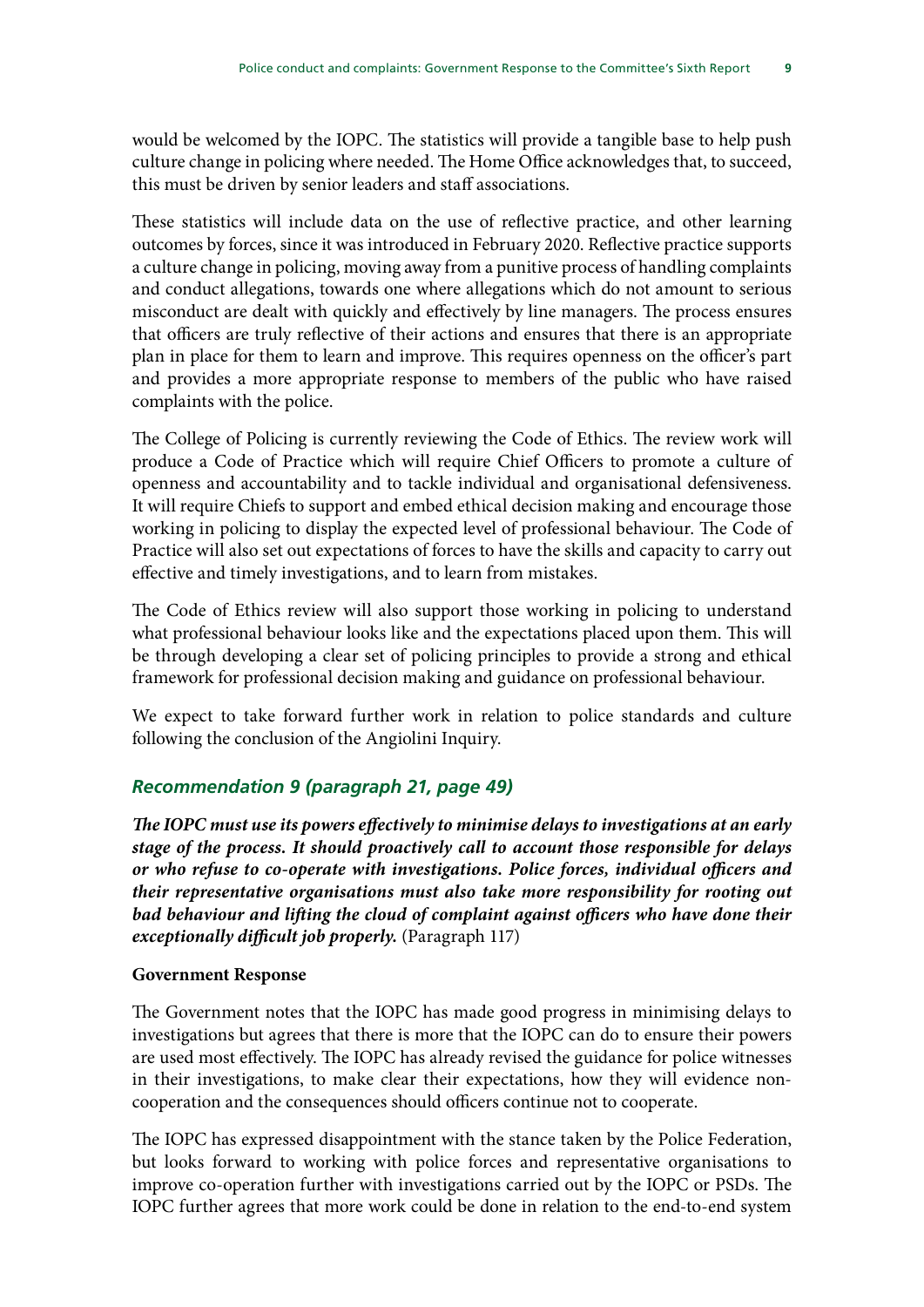timeliness and would welcome Home Office leadership on this issue. The Home Office, as noted in Recommendation 8, is due to publish experimental statistics on the police misconduct system in May, which will include initial analysis of end-to-end timeliness. The IOPC has further argued that it is not accurate for delays in CPS consideration, criminal proceedings or misconduct processes to be described as delays in investigation, which they often are. Unfortunately, these delays are damaging to confidence in the overall police accountability framework.

The Governments 2020 reforms to the police discipline and complaints system introduced a 'duty of cooperation' into the police Standards of Professional Behaviour, meaning it is now enshrined in law. Officers now have a statutory duty to cooperate with investigations, inquiries and formal proceedings when identified as a witness. Failure to cooperate is a breach of the standards and can be dealt with by police forces accordingly.

The Government agrees that forces, individuals, and their representative organisations must take further responsibility for rooting out bad behaviour. As outlined above, the College of Policing are undertaking a review of the Code of Ethics. The review will provide clear expectations that everyone in policing has a duty to challenge and report behaviour that undermines the profession and damages public confidence. And to be open, accountable and learn from mistakes at an organisational and individual level.

Lastly, as mentioned in recommendation 8, the Home Secretary has announced the Angiolini Inquiry, part 2 of which is expected to consider wider policing matters, which could include barriers to whistleblowing, vetting practices, professional standards and discipline and workplace behaviour.

#### *Recommendation 10 (paragraph 25, page 49)*

*We urge the Home Office to highlight, on its super-complaints' website, that the 16 designated bodies should collaborate with non-designated bodies as appropriate to make a complaint on matters raised by non-designated bodies. Clarity of information is essential to ensure that the process is accessible to all groups and interests.* (Paragraph 141)

#### **Government Response**

The Government will update the police super-complaints website on gov.uk to state that designated bodies should collaborate effectively with non-designated organisations and, where appropriate, make a complaint on the basis of the matters raised with it by a nondesignated body.

#### *Recommendation 11 (paragraph 27, page 49)*

*The IOPC has a statutory duty to uphold confidence in the police complaints system; and we urge the IOPC to embrace this role and to proactively communicate and defend the decisions it makes.* (Paragraph 142)

#### **Government Response**

The IOPC are already making a concerted effort to uphold confidence in the police complaints system. As referred to in the Committee's report, this includes providing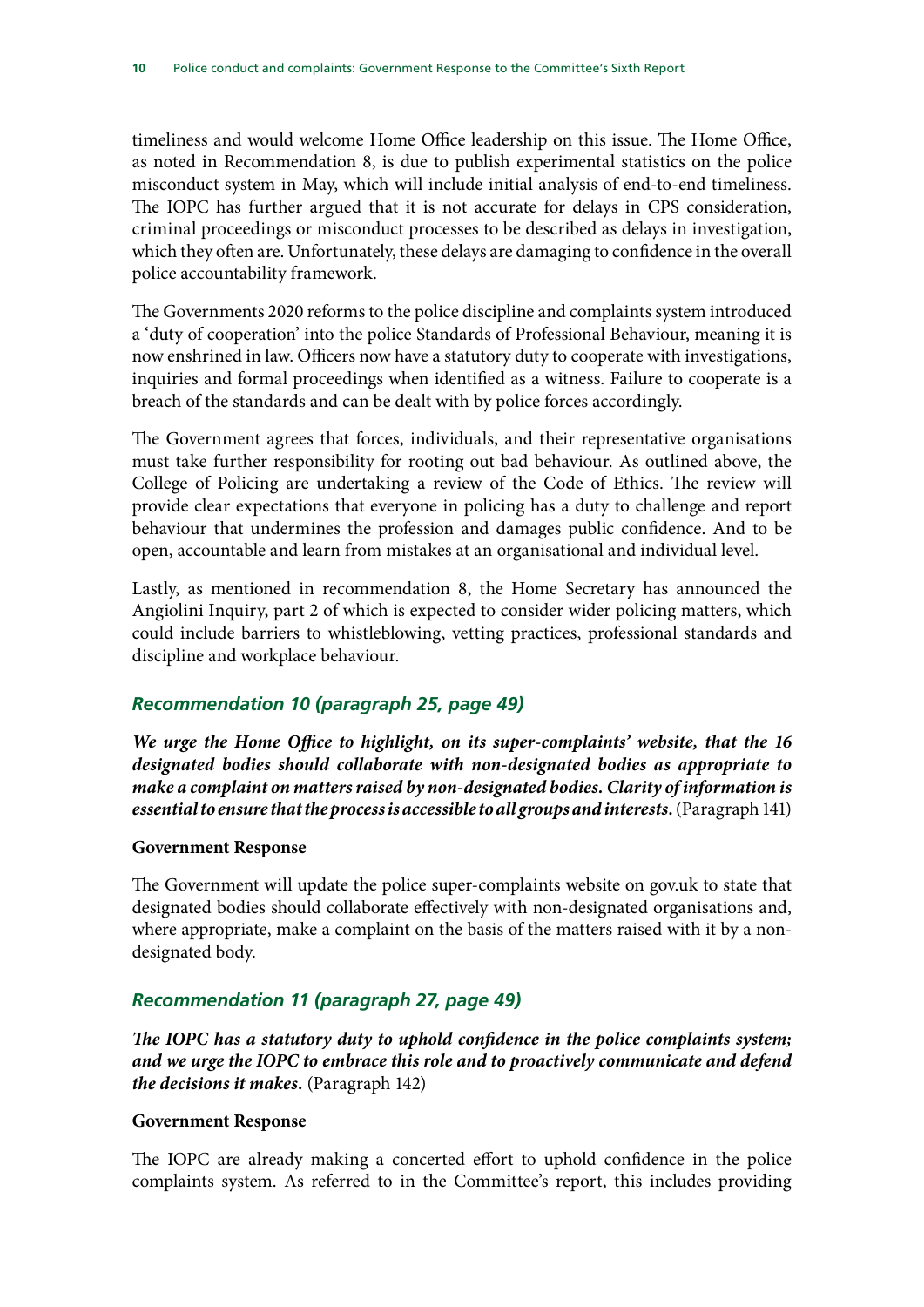greater transparency in the publication of investigation outcomes, actively listening to policing bodies and communities about their concerns, improved investigation timeliness and thematic reviews.

The current IOPC strategy (2018-2022) to improve confidence in police accountability laid out plans to engage with stakeholders and communities, to inform them of their right to complaint and to expect fair and just treatment in response to complaints and serious incidents. The IOPC has said that this stakeholder engagement has already had a significant impact on stakeholder perception. The new IOPC Strategy (Strategy 2) will have an even greater focus on increasing public confidence in the complaints system, and encouraging trust and confidence in policing, with a continued emphasis on stakeholder engagement.

# *Recommendation 12 (paragraph 29, page 50)*

*We recommend that the Government monitor and review bi-annually how effectively local policing bodies are holding their chief constables accountable for implementing IOPC recommendations to their forces, and report the outcomes to us.* (Paragraph 151)

#### **Government Response**

Reforms implemented by the then Government in 2014 require any learning recommendations by the IOPC to forces to be published. Under the same legislation, forces are required to respond within 56 days and their responses must be published. IOPC publishes an annual impact report on improvements to policing flowing from its recommendations. The Government will consider, in conjunction with the IOPC, how it might be possible to go further in tracking progress by forces on implementing the IOPC's recommendations and reporting on this.

The role of Police and Crime Commissioners (PCCs) is to be the voice of the people and hold the police to account. PCCs have been elected by the public to hold Chief Constables and the force to account, effectively making the police answerable to the communities they serve.

The internal review into the role of PCCs has provided an opportunity to look more closely at how the Government can strengthen the accountability, transparency, resilience, legitimacy, and scrutiny of democratically elected PCCs. The Government has announced the recommendations via two written ministerial statements and is now working closely with policing, justice, and wider public safety partners to implement these.

Recommendations which will enable PCCs to hold their Chief Constables accountable include making the Chief Constable suspension and dismissal process (Section 38) more rigorous and transparent and consulting on potential changes to the Policing Protocol Order 2011 to clarify the roles and responsibilities of PCCs and Chief Constables.

The transparency of PCC performance and how they are driving force performance and holding the Chief Constable to account has also been improved by the recommendation from the Review to amend the Specified Information Order (SIO). The amended SIO, which came into force on 31 May 2021, places a duty on PCCs to publish certain information within specified timeframes, to ensure the public have the information they need to hold their PCC to account at the ballot box. The amended SIO now includes a